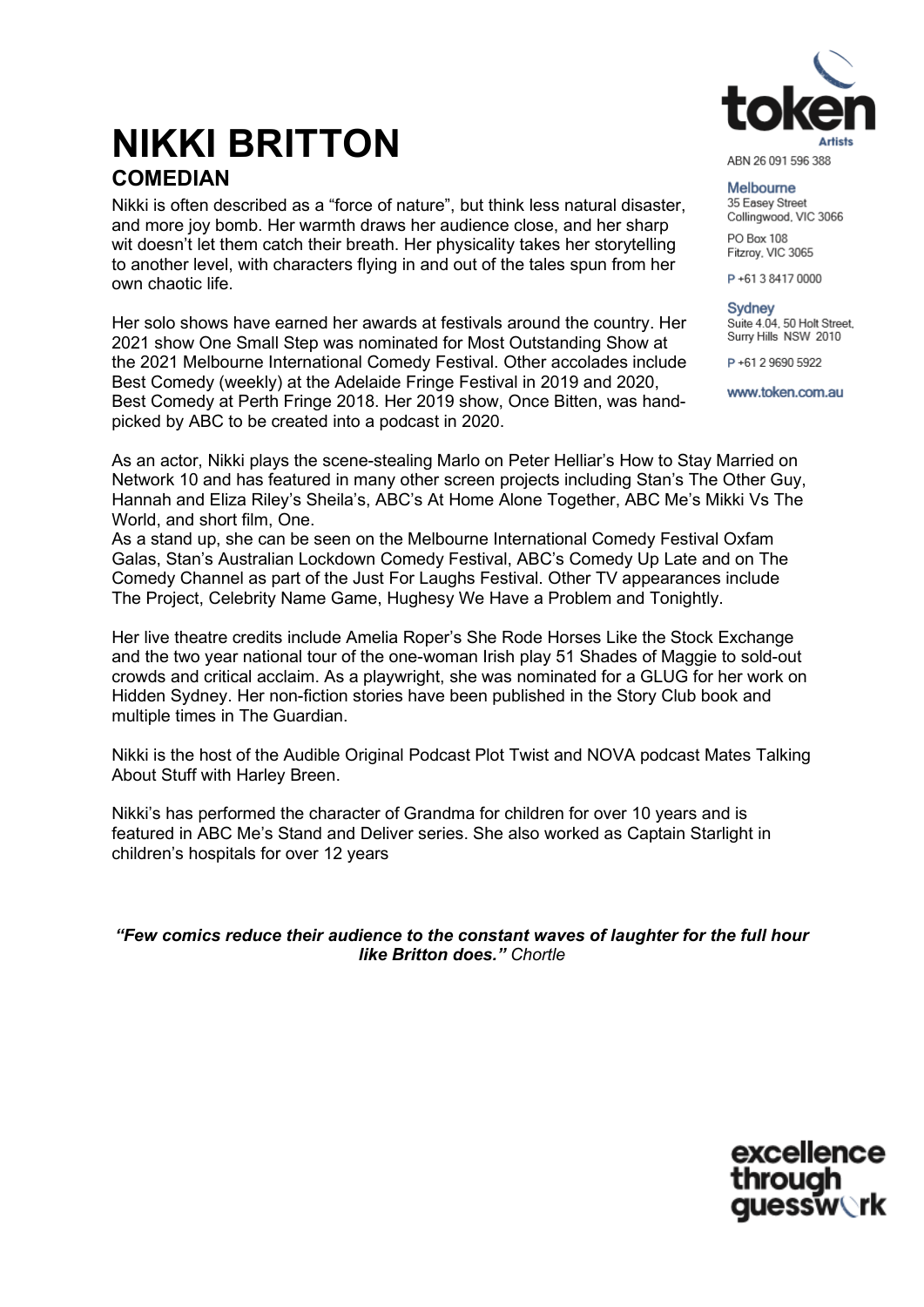#### **TELEVISION**

| 2022    | <b>ABC TV</b>     | Melbourne International Comedy                 | ABN 26 091 596                      |
|---------|-------------------|------------------------------------------------|-------------------------------------|
|         |                   | Festival Gala (Comedy spot)                    |                                     |
| 2021    | Network Ten       | The Project (Guest Host)                       | Melbourne                           |
| 2021    | <b>Nine</b>       | The Hundred with Andy Lee (Guest)              | 35 Easey Street<br>Collingwood, VIC |
| 2021    | ABC TV            | <b>Australia Debates - 3-Part Series</b>       |                                     |
|         |                   | (Moderator/Host)                               | PO Box 108<br>Fitzroy, VIC 3065     |
| 2021    | ABC TV            | 2021 Melbourne International Comedy            |                                     |
|         |                   | Festival Gala (Comedy spot)                    | P+6138417000                        |
| 2021    | ABC TV            | Mikki Vs The World (Actor)                     | Sydney                              |
| 2018-21 | Network Ten       | <b>How To Stay Married</b>                     | Suite 4.04, 50 Ho                   |
|         |                   | (Actor-Role: Marlo)                            | Surry Hills NSW                     |
| 2020    | <b>STAN</b>       | <b>Lockdown Comedy Festival</b>                | P+61 2 9690 592                     |
|         |                   | (Comedy Spot)                                  |                                     |
| 2020    | Network Ten       | Hughesy We Have A Problem (Guest)              | www.token.co                        |
| 2020    | ABC TV            | Home Alone Together                            |                                     |
| 2019    | <b>ABC Comedy</b> | Comedy Up Late (Host)                          |                                     |
| 2019    | ABC TV            | <b>Melbourne International Comedy</b>          |                                     |
|         |                   | Festival Oxfam Gala (Comedy Spot)              |                                     |
| 2019    | Network Ten       | Celebrity Name Game (Guest)                    |                                     |
| 2018    | ABC TV            | Tonightly with Tom Ballard (Comedy Spot)       |                                     |
| 2018    | ABC TV            | <b>Melbourne International Comedy Festival</b> |                                     |
|         |                   | Upfront Gala (Comedy Spot)                     |                                     |
| 2018    | Screen Australia  | Shelias (Actor - Role: Fanny Durack)           |                                     |
| 2017    | Stan              | The Other Guy (Actor – Role: Bowlo Manager)    |                                     |
| 2017    | ABC TV            | Comedy Up Late (Comedy Spot)                   |                                     |

#### **RADIO, PODCASTS VOICEOVER WORK**

- *Mates Talking About Stuff –* Co-Host with Harley Breen for NOVA FM
- *Six Flix of Christmas –* Co-Host with Laura Hughes for NOVA FM
- *Days Like These –* Guest on the ABC podcast with Elizabeth Kulas and Pat Abboud
- *Audible Presents: Melbourne International Comedy Festival's Plot Twist –* Podcast for Audible
- *Wilosophy –* Guest appearance on the podcast with Wil Anderson
- Regular appearances on radio stations around Australia including NOVA FM, Triple M and the HIT Network.
- Regular VO for Channel 10 Promos
- Voiceover Artist for *Celebrity Gogglebox US* (2020)
- ABC COMEDY PRESENTS: *Once Bitten* (2020)



388

C 3066

OO

olt Street, 2010

 $^{22}$ 

m.au